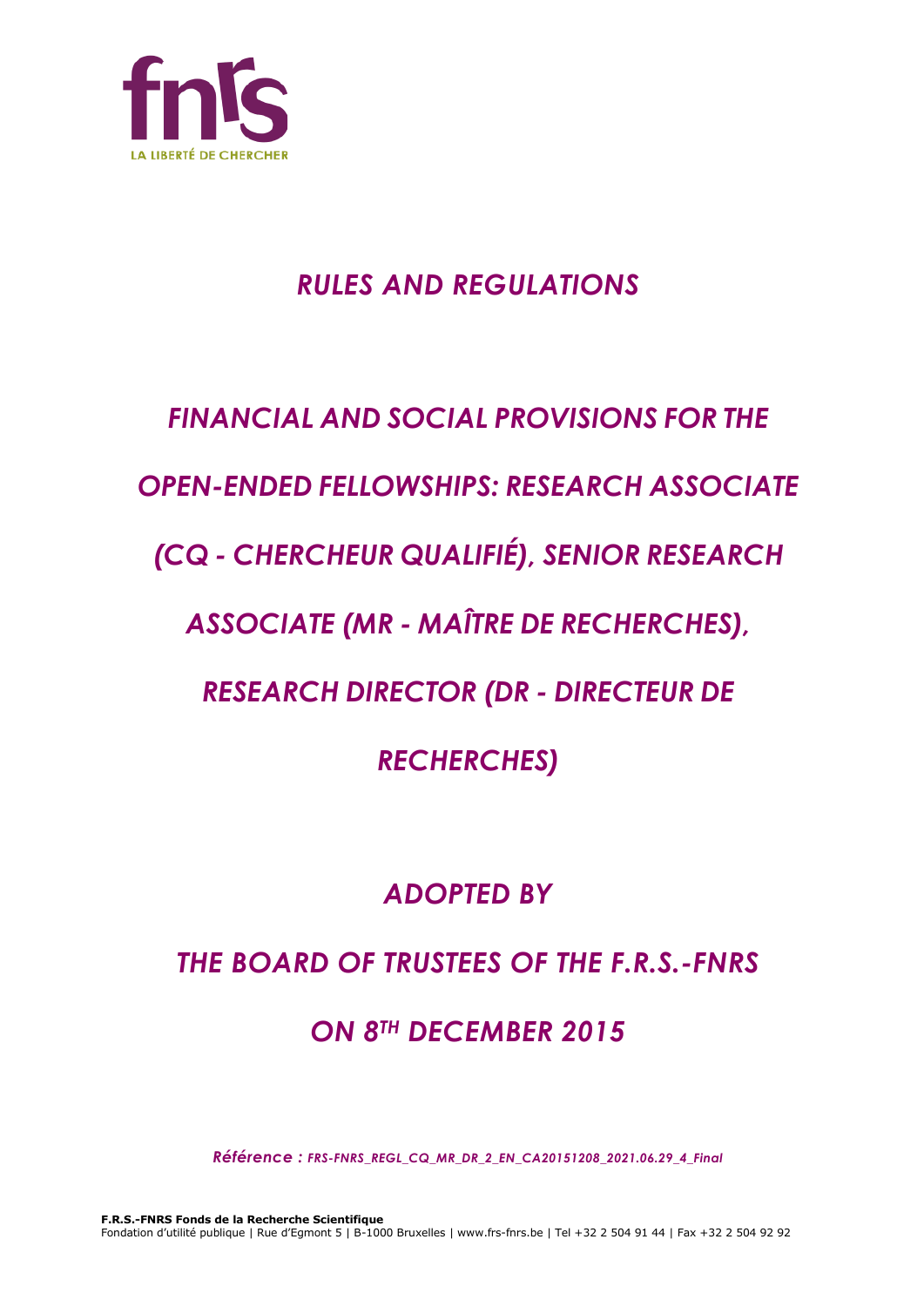### **TABLE OF CONTENTS**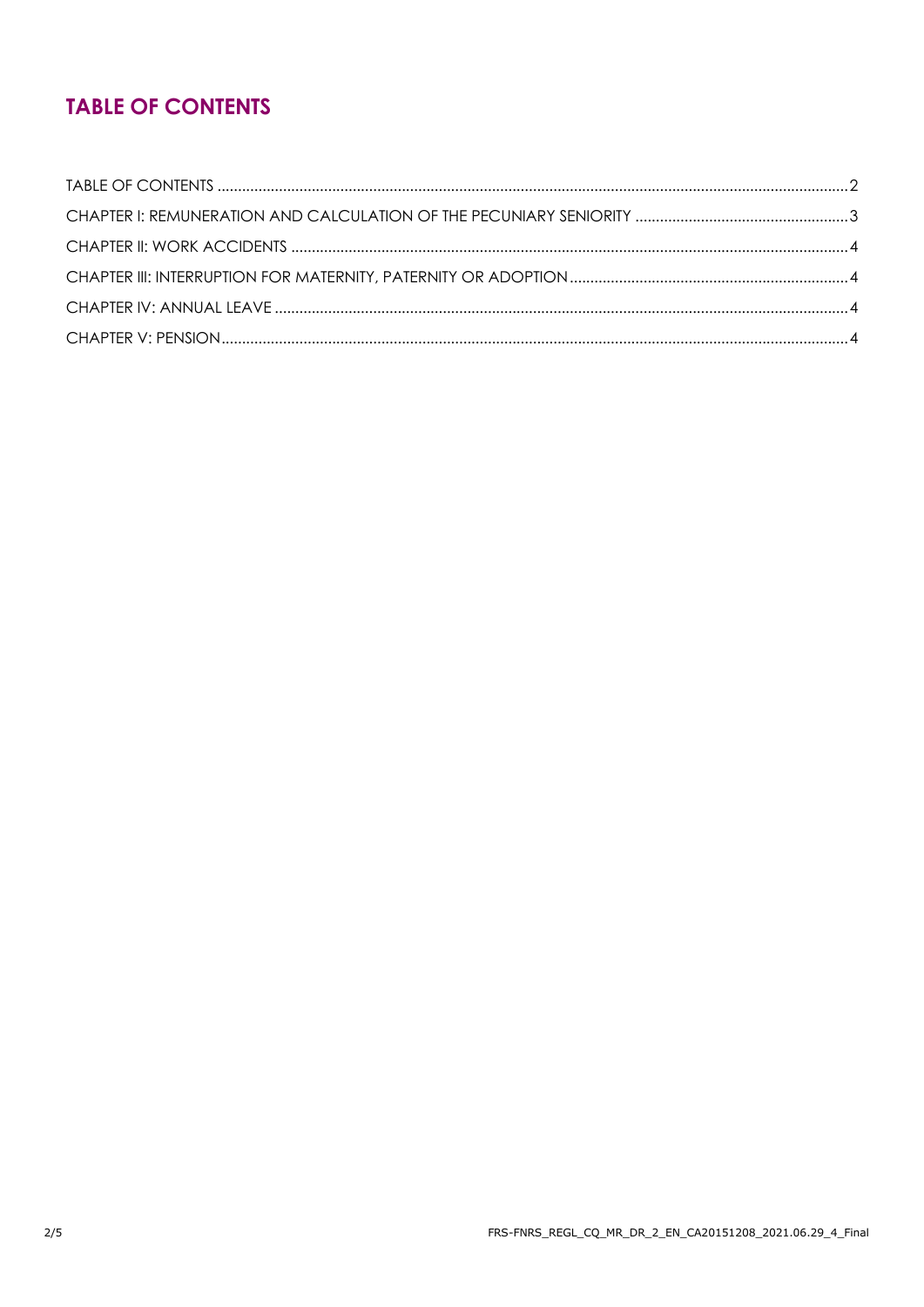### **CHAPTER I: REMUNERATION AND CALCULATION OF THE PECUNIARY SENIORITY**

#### Article 1

The salary scales of the French-speaking Community of Belgium related to open-ended fellowship holders whose details can be consulted on the F.R.S.-FNRS website are the following:

- Research Associate (CQ Chercheur qualifié), salary scale 13/2;
- Senior Research Associate (MR Maître de recherches), salary scale 14/1;
- Research Director (DR Directeur de recherches), salary scale of Lecturer.

The salary depends on the fluctuations of the Consumer Price Index applicable to the public service employees of the French-speaking Community of Belgium.

#### Article 2

- § 1. The calculation of the pecuniary seniority is made according to the scientific seniority acquired by the holder of an open-ended fellowship.
- § 2. Scientific seniority includes the following:
	- 1. the duration of the services provided as a holder of a grant or a fellowship, receiving remuneration since the beginning of the work as a staff member of the F.R.S.-FNRS;
	- 2. the duration of the services as a holder of a FRIA or FRESH grant;
	- 3. the duration of the scientific work carried out by the holder of an open-ended fellowship before the beginning of the work at the F.R.S.-FNRS as a scientific staff member of a university, a scientific institution or an institution affiliated to a university recognised by a public authority of an European Economic Area member state or Switzerland;
	- 4. the duration of the scientific work recognised by the Board of Trustees of the F.R.S.-FNRS, during which the holder of an open-ended fellowship received a remuneration or a subsidy granted by:
		- The Belgian Government, an international organisation recognised by Belgium or by a foreign country linked to Belgium by a cultural agreement, within the framework of the said agreement;
		- The regions, communities, provinces, municipalities, as well as all other services, research institutions or scientific research funding organisations, in compliance with the regulations in force.
- § 3. Scientific seniority shall be understood as any systematic activity closely linked to the creation, production, dissemination, application of technical and scientific knowledge in all fields of science and technology, especially in scientific research, experimental development, technical and scientific service, as well as preservation and presentation of cultural heritage and educational services.
- § 4. The duration of the services provided as a holder of a position including incomplete works is calculated accordingly.
- § 5. The recognition of the scientific seniority acquired by the holder of an open-ended fellowship during the beginning of the fellowship requires that s/he has provided evidence of this seniority.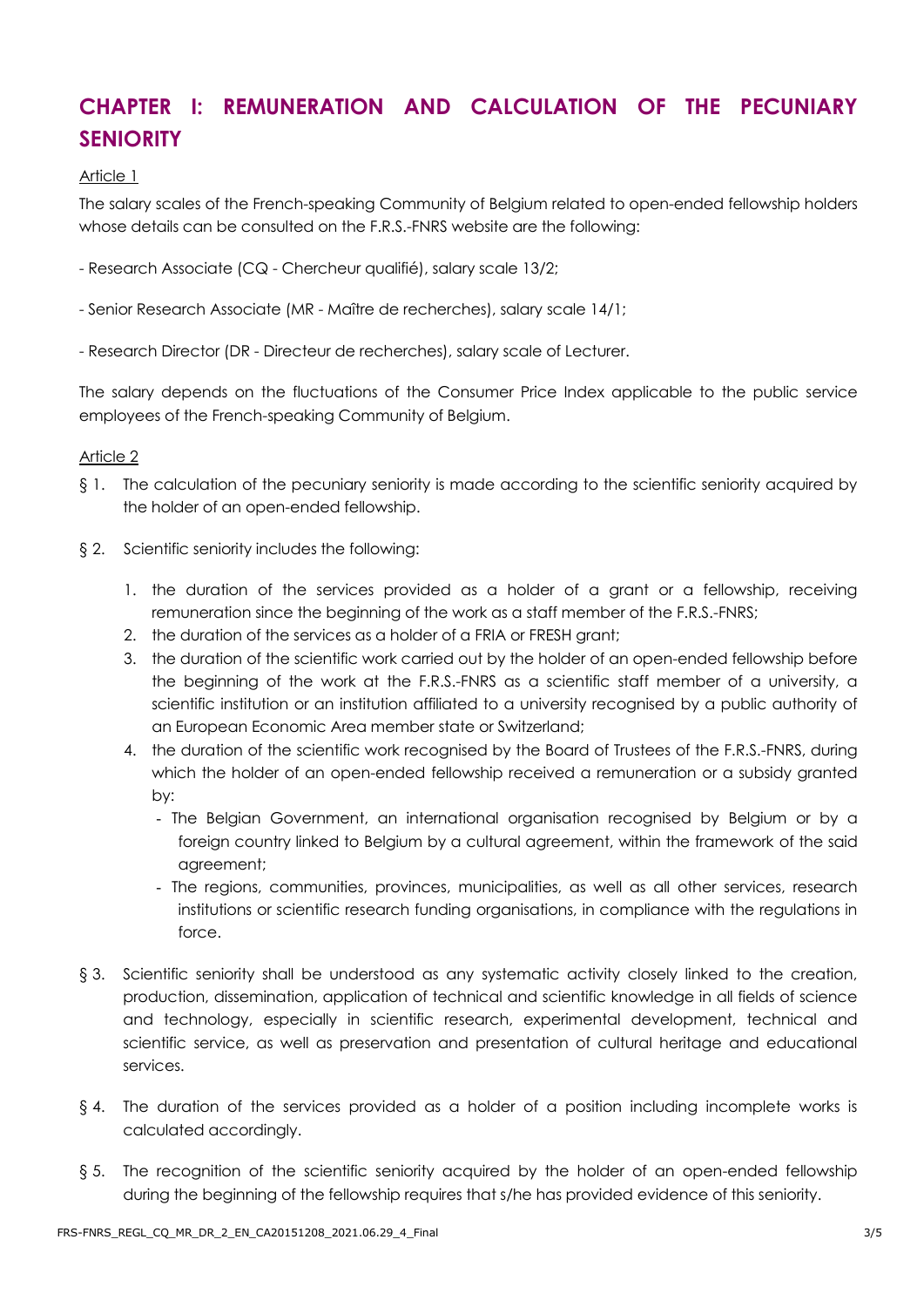#### Article 3

The fellowship holder is remunerated on a monthly basis and in arrears on the bank account of their choice. The bank account must be opened in a financial institution established in Belgium.

Any change of bank account number must be reported online by the fellowship holder on their personal e[-space](https://e-space.frs-fnrs.be/) page.

### **CHAPTER II: WORK ACCIDENTS**

#### Article 4

The fellowship holders are covered by an insurance contract required by the law. This contract covers ordinary work risks during seminars or in laboratory as well as risks of accidents occurring on their way to work.

It also covers the risks incurred during temporary missions in Belgium and abroad. The fellowship holders may use any common transportation (sea, air or road transport) authorised for people transportation to travel, inasmuch as they are not members of the crew.

### **CHAPTER III: INTERRUPTION FOR MATERNITY, PATERNITY OR ADOPTION**

#### Article 5

During the maternity, paternity or adoption leave, the fellowship holder receives a replacement income paid by the mutual insurance company as from the time set by the law regarding sickness and invalidity insurance. In that case, the payment of the remuneration is immediately suspended.

The fellowship holders shall give prior notice to the F.R.S.-FNRS of the starting date of their leave.

The Fund gives the fellowship holder in the situation mentioned above an extra payment to the indemnity provided by the mutual insurance company in order to compensate for the loss of income.

To that end, the fellowship holders must provide the Fund with a certificate issued by the health care insurer (the mutual insurance company), mentioning both gross and net amounts of the maternity, paternity or adoption indemnity that they have received.

### **CHAPTER IV: ANNUAL LEAVE**

#### Article 6

The duration of the annual leave is equivalent to the calendar fixed in the hosting institution's rules of procedure. The fellowship holders shall inform the F.R.S.-FNRS Secretariat of their holiday dates.

The holiday bonus calculated according to the salary received in June is paid during the month of May.

### **CHAPTER V: PENSION**

#### Article 7

Holders of an open-ended fellowship benefit from an "extralegal pension" group insurance, to which they are affiliated via the F.R.S.-FNRS.